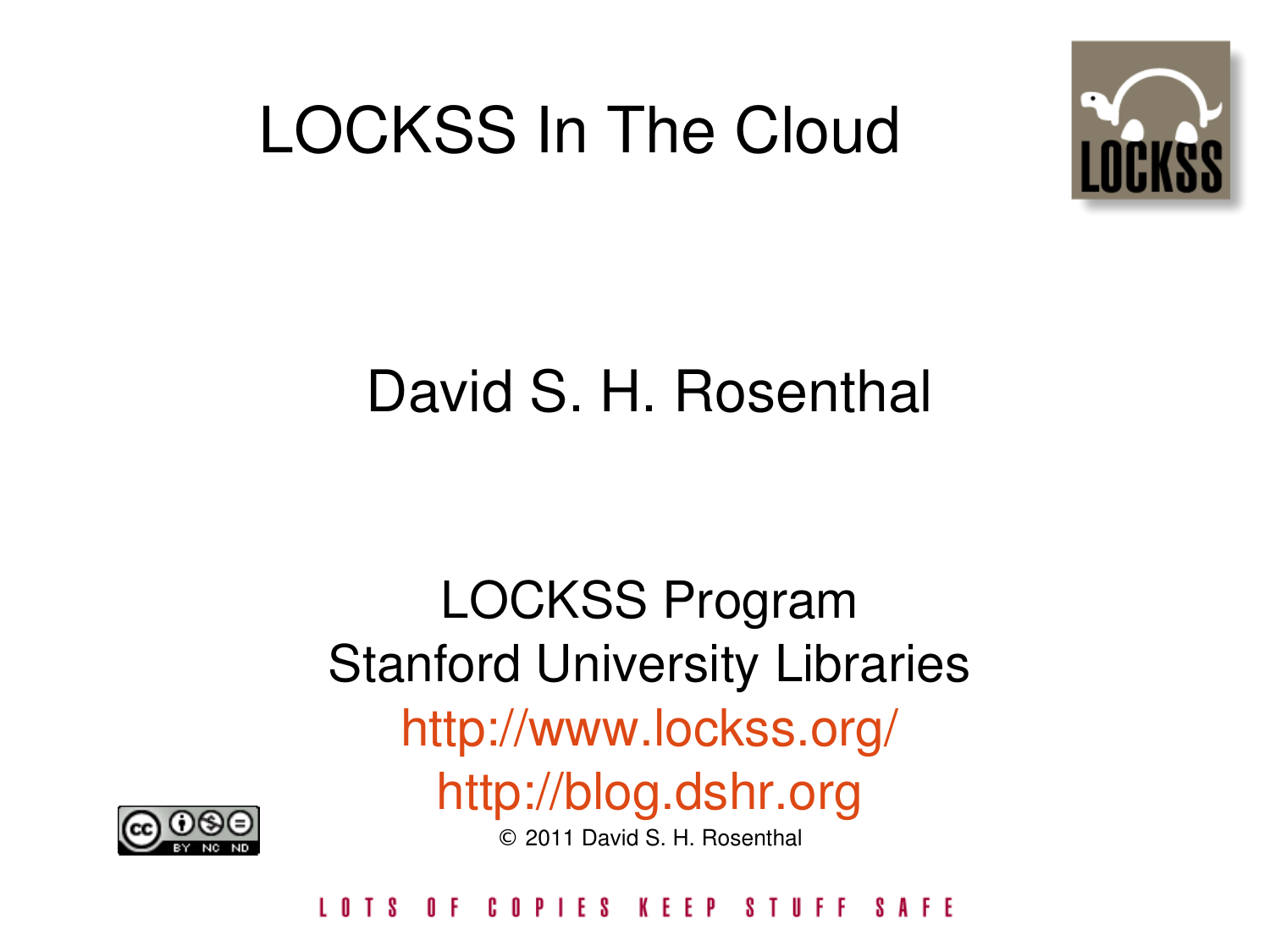#### **Overview**



- 7 possible LOCKSS in cloud architectures
	- A look at each, with current status
- Remaining cloud issues
	- Service independence
	- Packaging
	- Scheduling to a budget
- Non-cloud developments
	- Bibliographic metadata support
	- Advanced ingest technology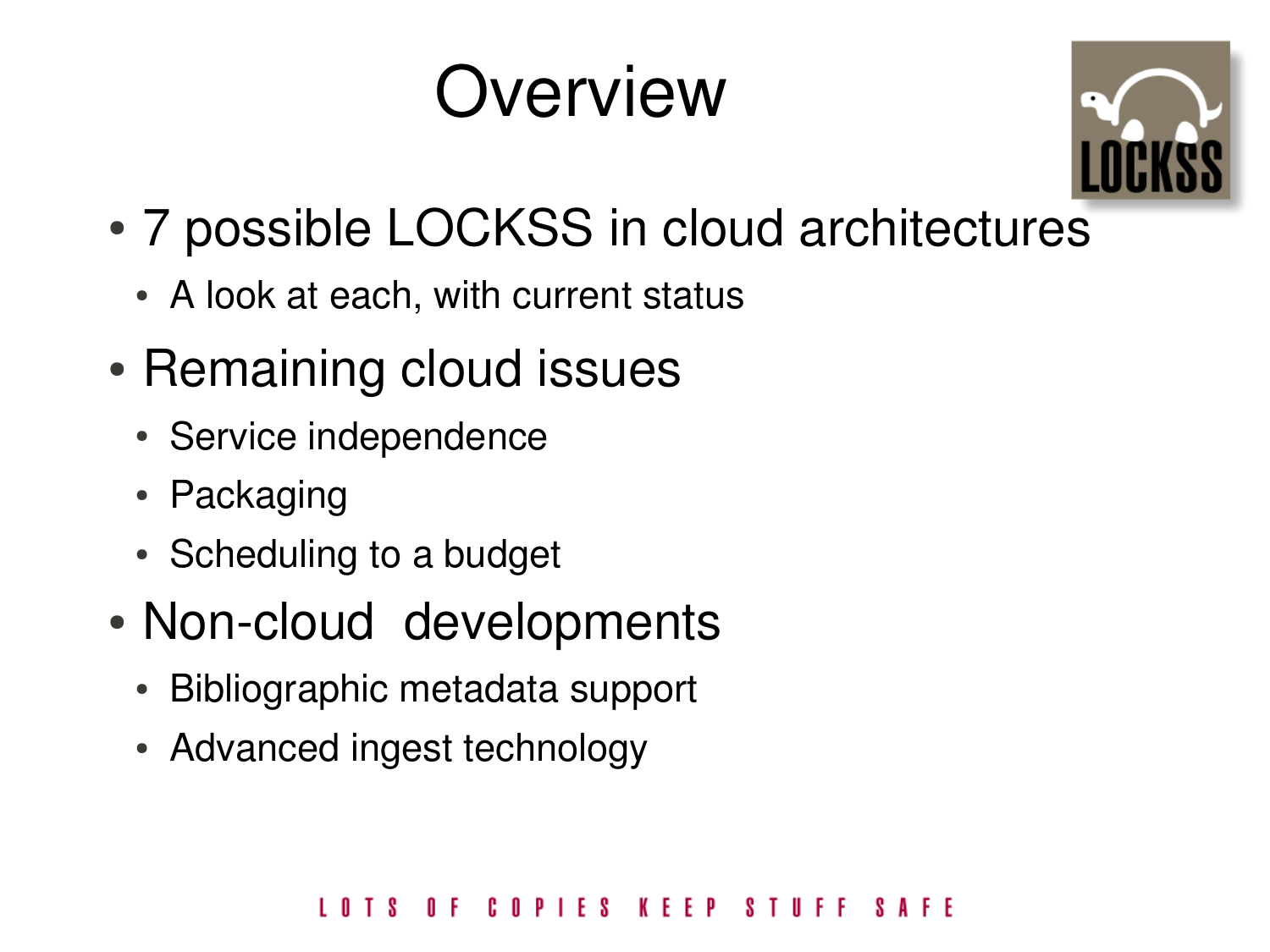

# Compute Instance



- This just works
- But it isn't useful, even in a large instance
	- <2TB total storage
	- Storage goes away with instance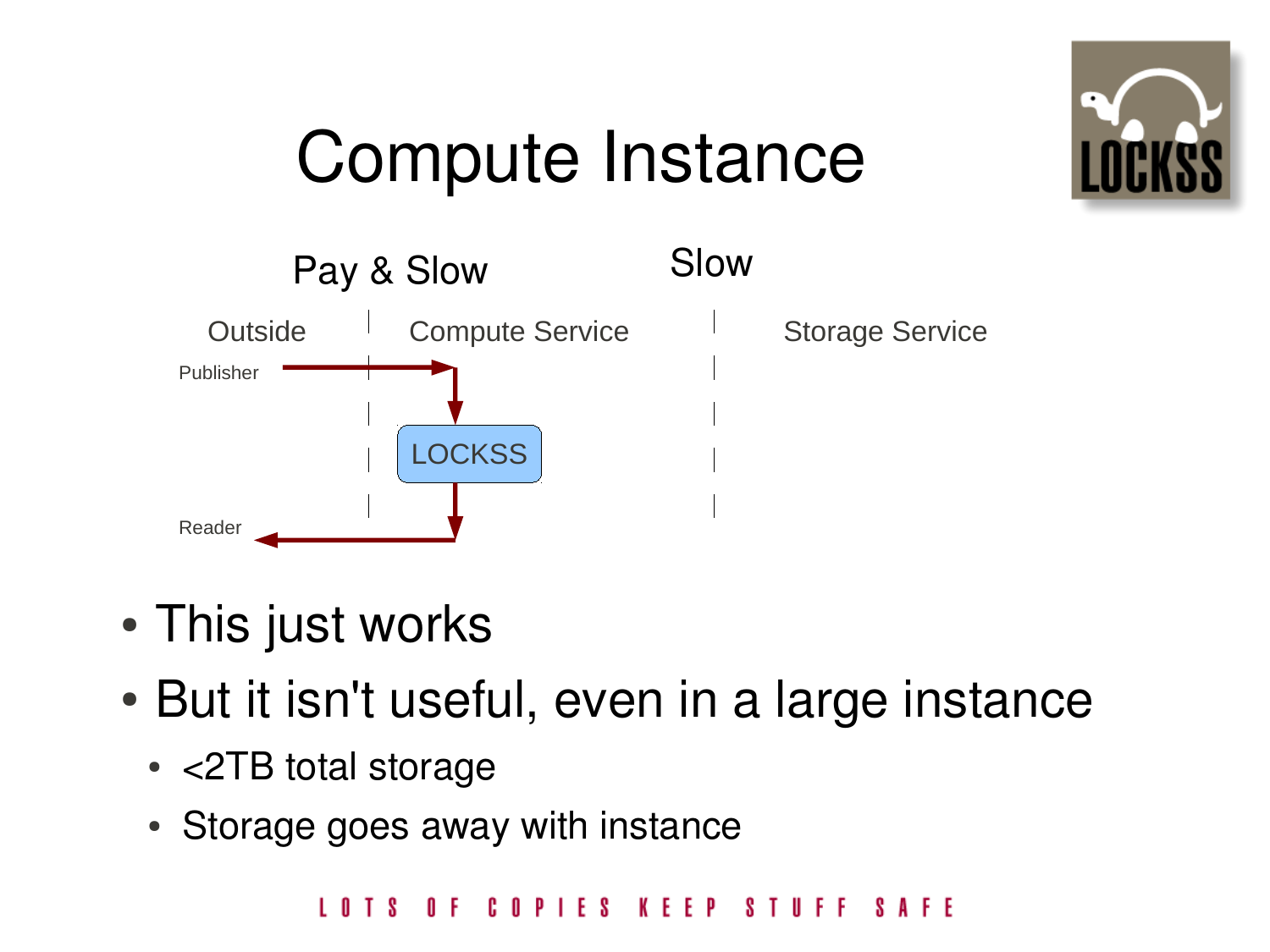

#### Instance + EBS



- This works for Private LOCKSS networks
	- Can get many TB of persistent, fairly reliable storage
- Problems for Global LOCKSS network
	- Amazon IP address use VPN for subscription content?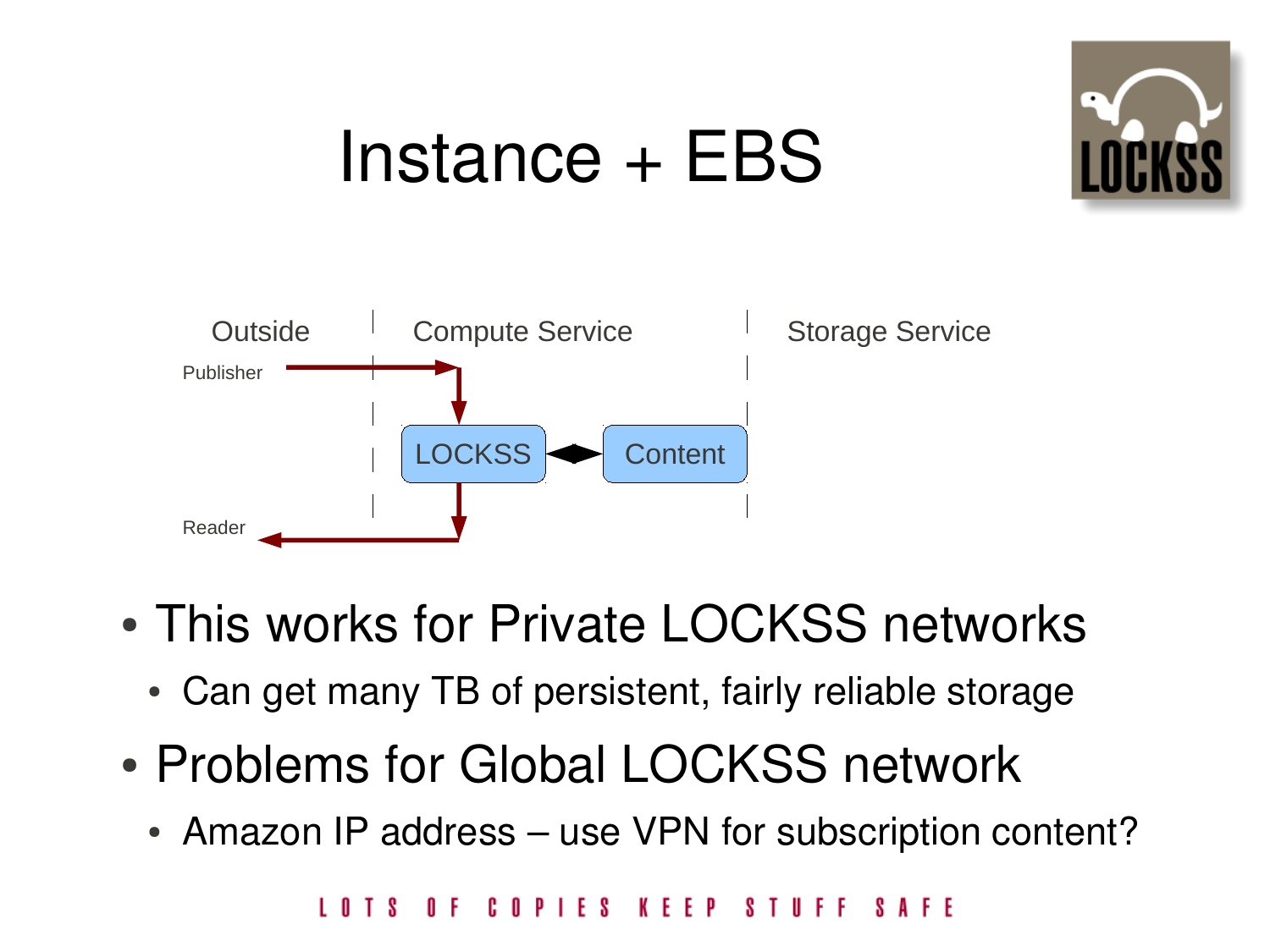

# Storage Service Client



- Prototype working with S3, Walrus, IAS3
	- But with miserable cost & performance
- Need to re-architect LOCKSS repository
	- Minimize interactions with storage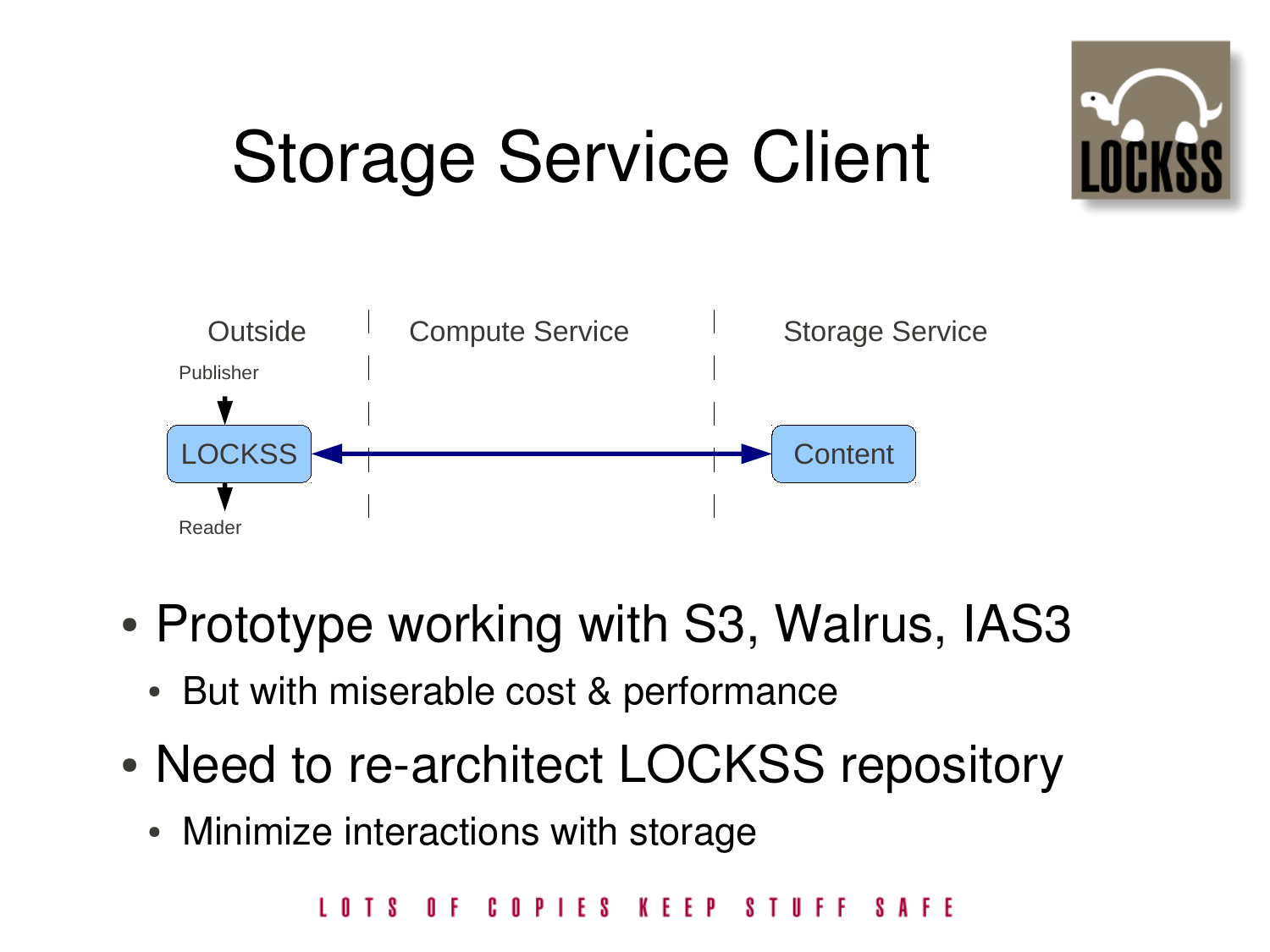

# Instance + Storage Service



- This should now work
	- Haven't tried it yet
	- Better performance but still impractically slow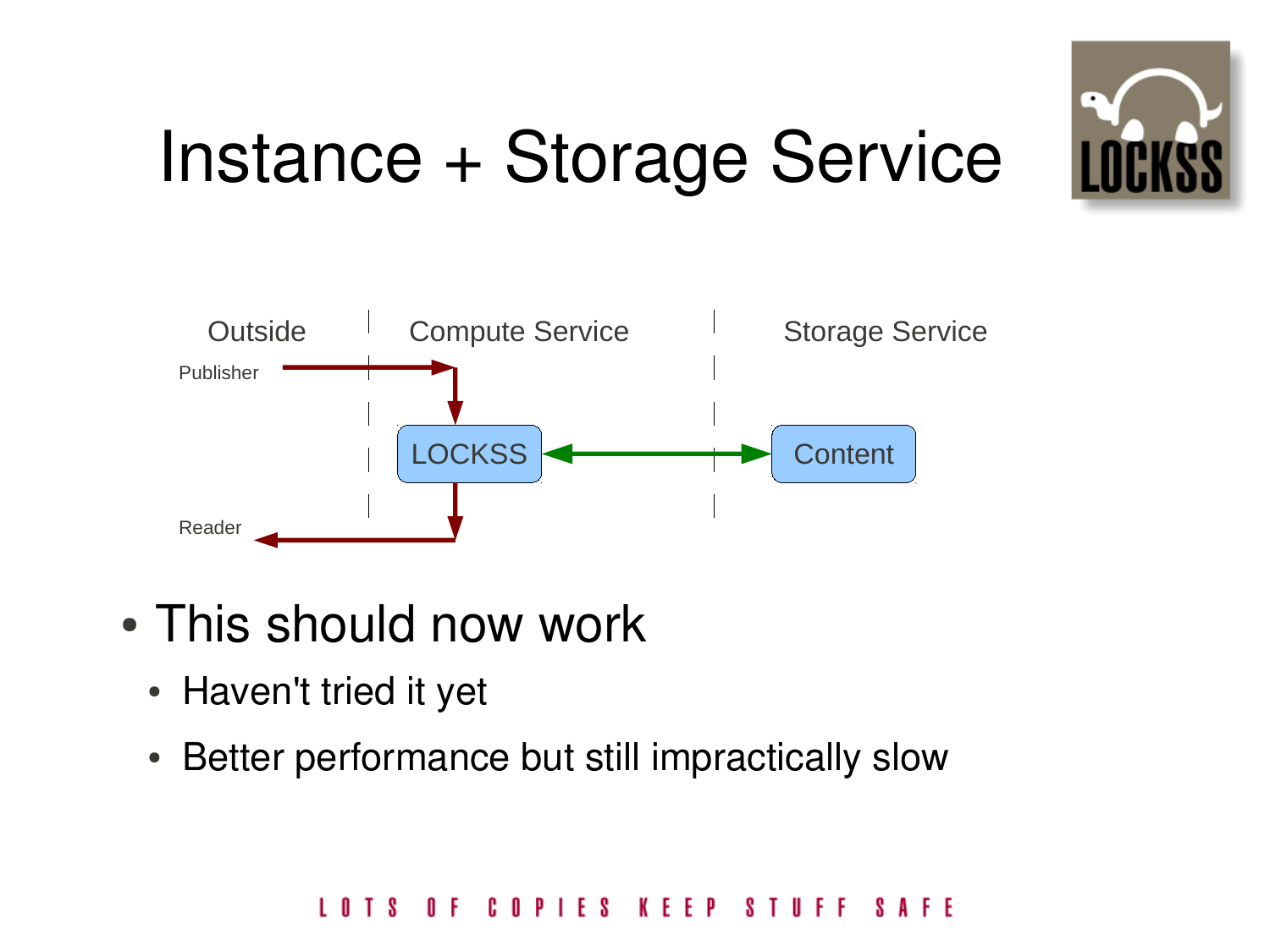

# Client + Memento



- LOCKSS acting as Memento Aggregator
	- Readers redirected to content in Storage Service
- Probably not big effect on cost/performance
	- But makes quite a bit of LOCKSS code redundant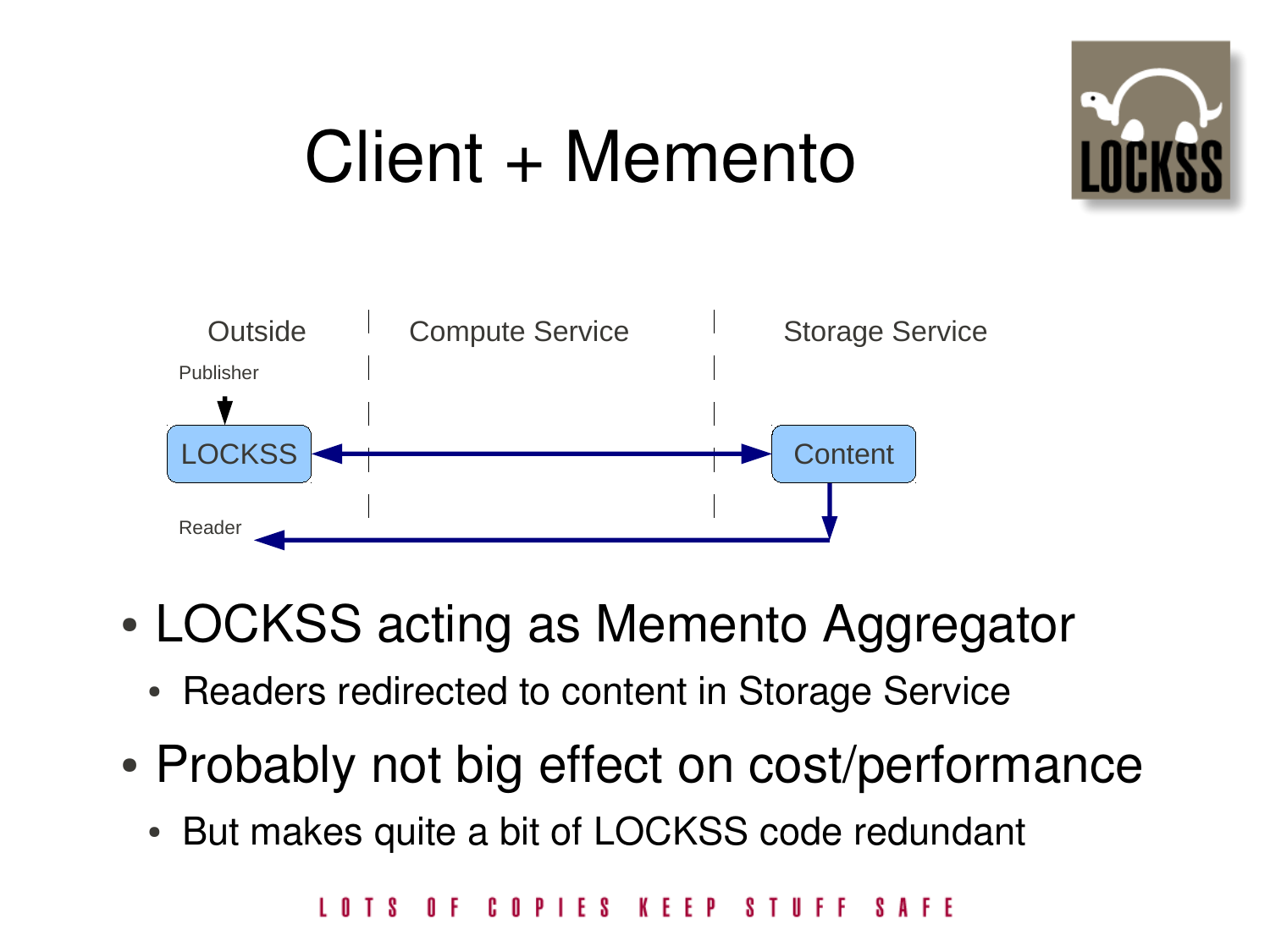

# Client + Memento + Nonce



- Service enhanced adds nonce to hash
	- Easy for Walrus, IAS3, hard for S3
- Big improvement in cost/performance
	- Details once we've done the experiment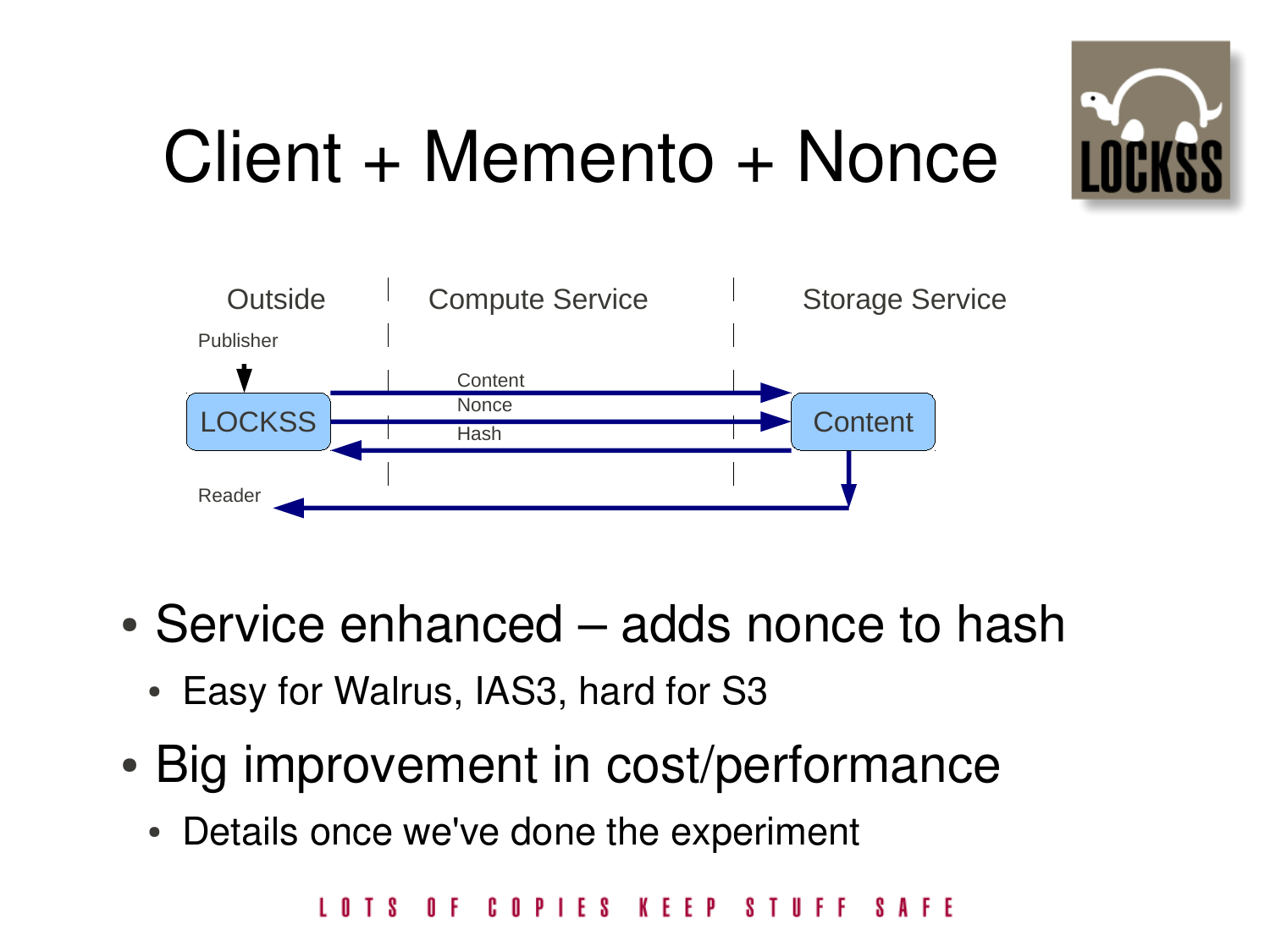# Split Client





- Worse cost/performance, more complex
	- Will work with vanilla S3
- This may well be where we end up
	- Only way to be service-independent for now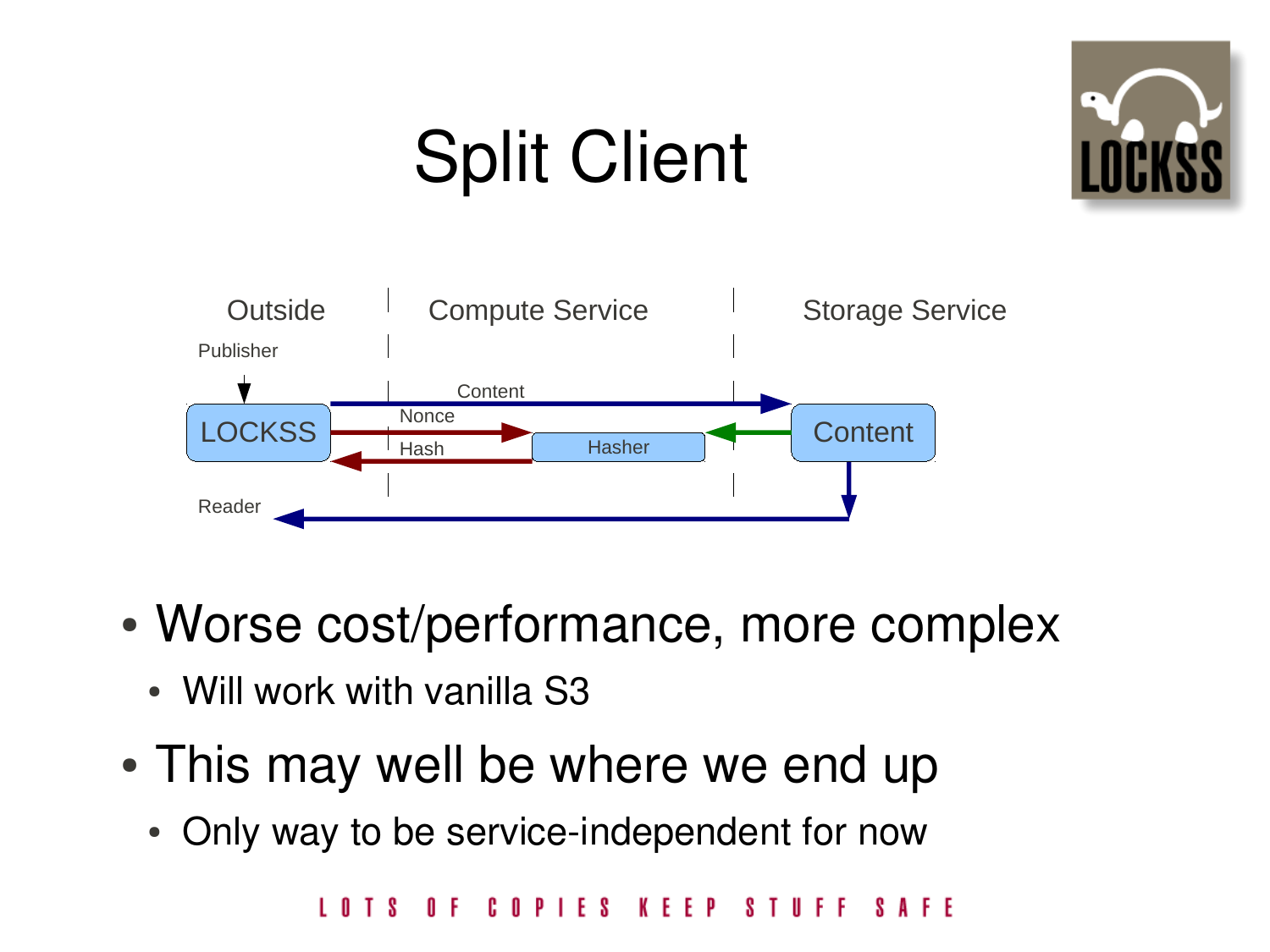#### **Issues**



- Service-agnostic is tricky
	- Basic compatibility, many minor differences
- Packaging is tricky
	- E.g. setting up VPN for daemon in compute service
- Scheduling vs. budget
	- LOCKSS tried to keep CPU & I/O 100% busy
	- Cloud needs to keep within monthly budget